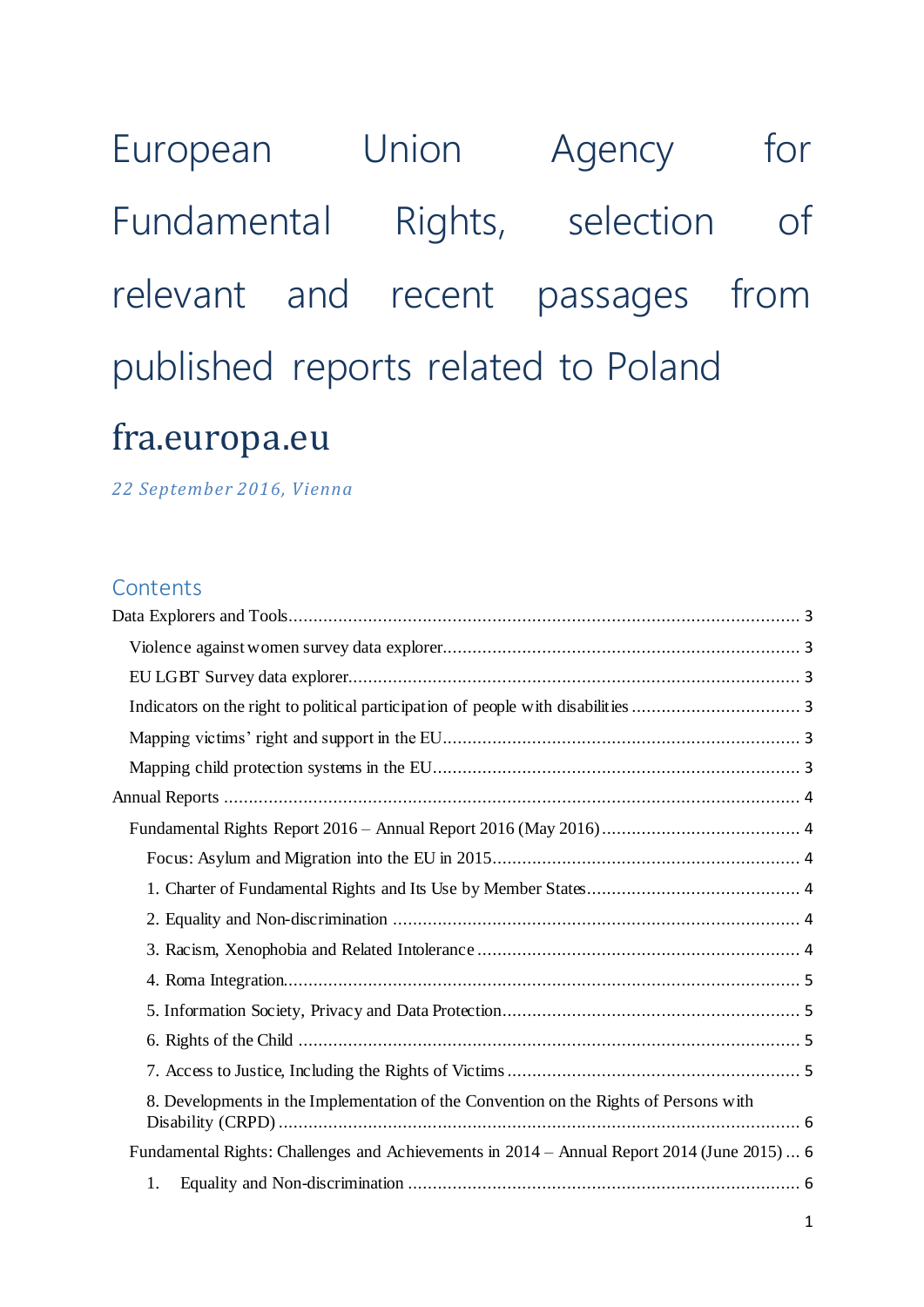| 4.                                                                                                                                                                                    |     |
|---------------------------------------------------------------------------------------------------------------------------------------------------------------------------------------|-----|
|                                                                                                                                                                                       |     |
|                                                                                                                                                                                       |     |
| Fundamental Rights: Challenges and Achievements in 2013 - Annual Report 2013 (June 2014)  7                                                                                           |     |
|                                                                                                                                                                                       |     |
|                                                                                                                                                                                       |     |
|                                                                                                                                                                                       |     |
|                                                                                                                                                                                       |     |
|                                                                                                                                                                                       |     |
|                                                                                                                                                                                       |     |
|                                                                                                                                                                                       |     |
| Freedom to Conduct A Business: Exploring the Dimensions of a Fundamental Right (August                                                                                                |     |
| Severe Labour Exploitation: Workers Moving Within or Into the European Union (June 2015). 9                                                                                           |     |
| Victims of Crime in the EU: The Extent and Nature of Support for Victims (January 2015) 9                                                                                             |     |
|                                                                                                                                                                                       |     |
| Violence against Women: An EU-Wide Survey. Main Results Report (March 2014)10                                                                                                         |     |
|                                                                                                                                                                                       |     |
| Ensuring Justice for Hate Crime Victims: Professional Perspectives 11                                                                                                                 |     |
|                                                                                                                                                                                       |     |
| Surveillance by Intelligence Services: Fundamental Rights Safeguards and Remedies in The EU                                                                                           |     |
|                                                                                                                                                                                       | .12 |
| Professionally Speaking: Challenges to Achieving Equality for LGBT People (March 2016)12                                                                                              |     |
| Protection against discrimination on grounds of sexual orientation, gender identity and sex<br>characteristics in the EU – Comparative legal analysis – Update 2015 (December 2015)13 |     |
|                                                                                                                                                                                       |     |
| Violence against Children with Disabilities: Legislation, Policies and Programmes in the EU                                                                                           |     |
| Implementing the UN CRPD: An Overview of Legal Reforms in EU Member States (May 2015)                                                                                                 |     |
| The Right to Political Participation for Persons with Disabilities: Human Rights Indicators (May                                                                                      |     |
|                                                                                                                                                                                       |     |
| Guardianship Systems for Children Deprived of Parental Care in the European Union (October                                                                                            |     |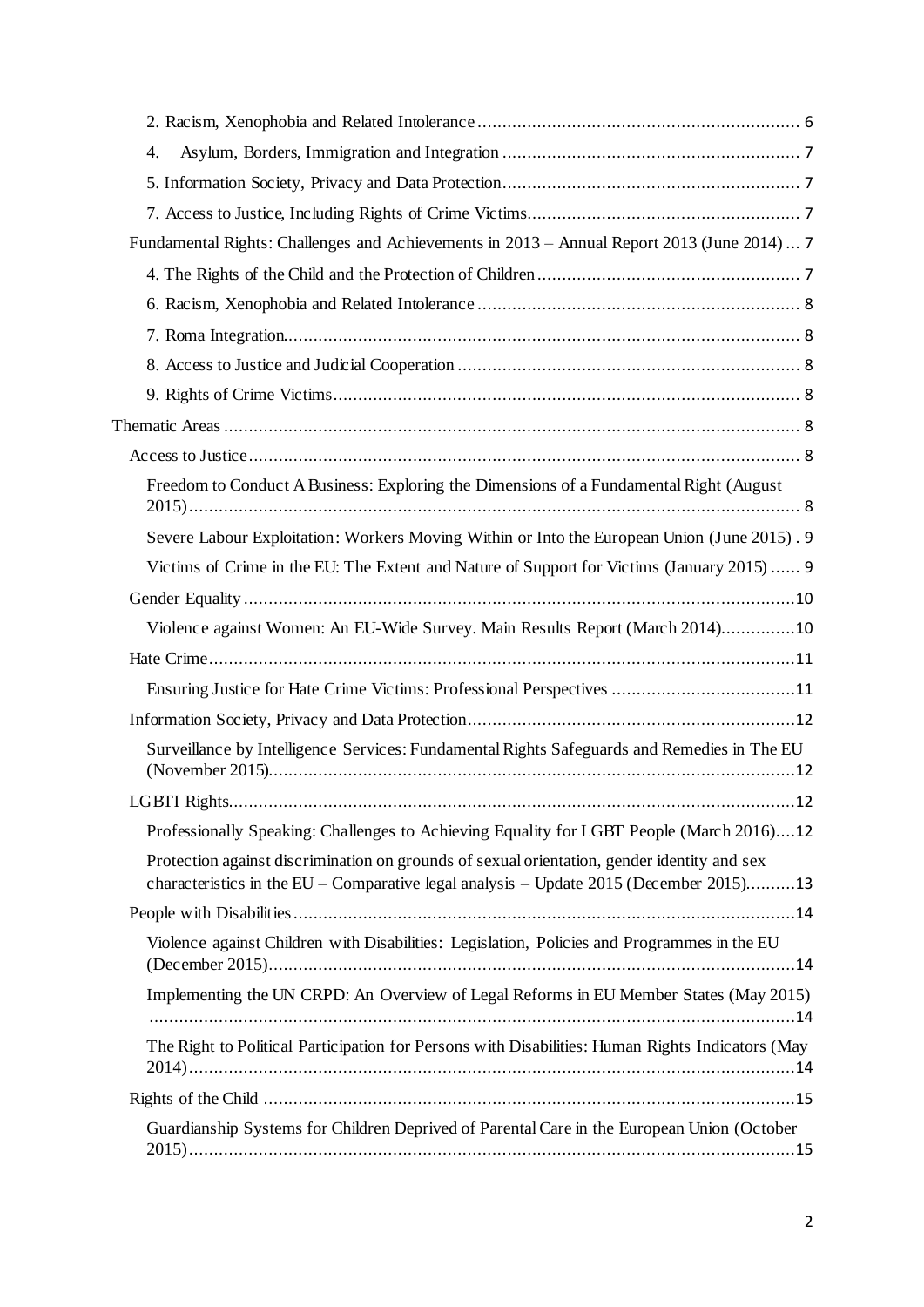Child-Friendly Justice: Perspectives And Experiences of Professionals on Children's Participation in Civil and Criminal Judicial Proceedings in 10 EU Member States (May 2015) .15

# Data Explorers and Tools

Violence against women survey data explorer http://fra.europa.eu/en/publications-and-resources/data-and-maps/survey-data-explorer-violenceagainst-women-survey

EU LGBT Survey data explorer

http://fra.europa.eu/en/publications-and-resources/data-and-maps/survey-data-explorer-lgbt-survey-2012

Indicators on the right to political participation of people with disabilities http://fra.europa.eu/en/publications-and-resources/data-and-maps/comparative-data/politicalparticipation

Mapping victims' right and support in the EU http://fra.europa.eu/en/publications-and-resources/data-and-maps/comparative-data/victims-supportservices

Mapping child protection systems in the EU http://fra.europa.eu/en/publications-and-resources/data-and-maps/comparative-data/child-protection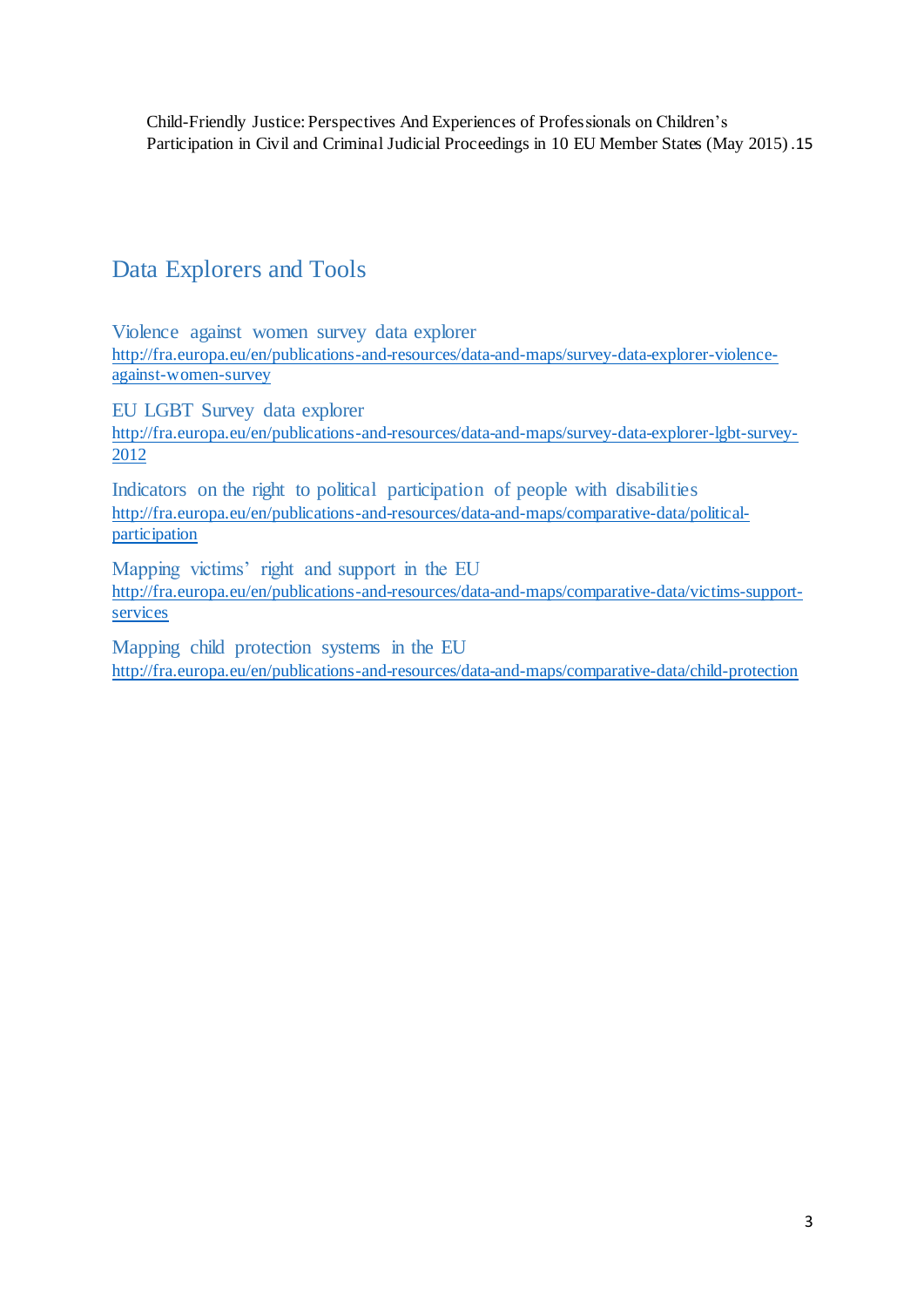# Annual Reports

Fundamental Rights Report 2016 – Annual Report 2016 (May 2016) http://fra.europa.eu/sites/default/files/fra\_uploads/fra-2016-fundamental-rights-report-2016-2\_en.pdf

#### Focus: Asylum and Migration into the EU in 2015

"Hundreds of asylum seekers were able to avoid moving from shelter to shelter thanks to the help of volunteers who opened their doors to them in a number of Member States. In a year that saw large numbers of asylum seekers struggling to find emergency accommodation, local initiatives such as *Fl*ü*chtlinge Willkommen* (Refugees Welcome) helped match asylum seekers with host families. In 2015, 251 asylum seekers were welcomed into homes in Germany and 240 into homes in Austria. This initiative is also in place in Greece, Italy, the Netherlands, Poland, Portugal, Spain and Sweden." (p. 20)

## 1. Charter of Fundamental Rights and Its Use by Member States

1.2. National Legislative Processes and Parliamentary Debates: Limited Relevance of the Charter

"In countries such as Belgium, Croatia, Denmark, Estonia, France, Germany, Greece, Italy, Lithuania and **Poland**, impact assessments [in order to 'examin[e] the potential impact of different aspects of legislative proposals] are mandatory." (p. 48)

#### 1.2.2. Assessment of Fundamental Rights Complianc e

"Draft legislation was particularly often checked against the Charter in the areas of data protection and intelligence: 27 of the 46 compliance checks concerned these two areas, with one third of the assessments pertaining to data protection. For instance, in Poland, the modification of the Act on Police prompted the Inspector General for Personal Data Protection to intervene, with her opinion referring to the respect for private and family life (Article 7) and the protection of personal data (Article 8)." (p. 49)

#### 1.2.4. Parliamentary Debates

"In Poland, the Charter was referred to, for instance, in the context of reforming the Constitutional Tribunal: a senator argued that limiting the disciplinary procedure for judges to one single instance was contrary to the Charter." (p. 50)

#### 2. Equality and Non-discrimination

2.2. Promoting Equal Treatment by Supporting the Ageing Population and Tackling Youth Unemployment

"[The outcomes of the Active Ageing Index show that] Member States should increase the rate of employment of older men and women if they are to foster social inclusion: Austria, Bulgaria, Croatia, the Czech Republic, Finland, Greece, Hungary, Ireland, Italy, Luxembourg, Malta, Poland, Slovakia, Slovenia and Spain." (p. 62)

## 3. Racism, Xenophobia and Related Intolerance

3.2. Countering Hate Crime Effec tively: Full Implementation of Relevant EU *Acquis*  Required

"In other Member States, such as Romania and **Poland**, representatives of the judiciary were trained in investigating hate crime case […]." (p. 82)

"Poland introduced a system to flag hate crimes in the police database, which makes it possible to identify hate crimes regardless of an offence's legal qualification." (p. 82)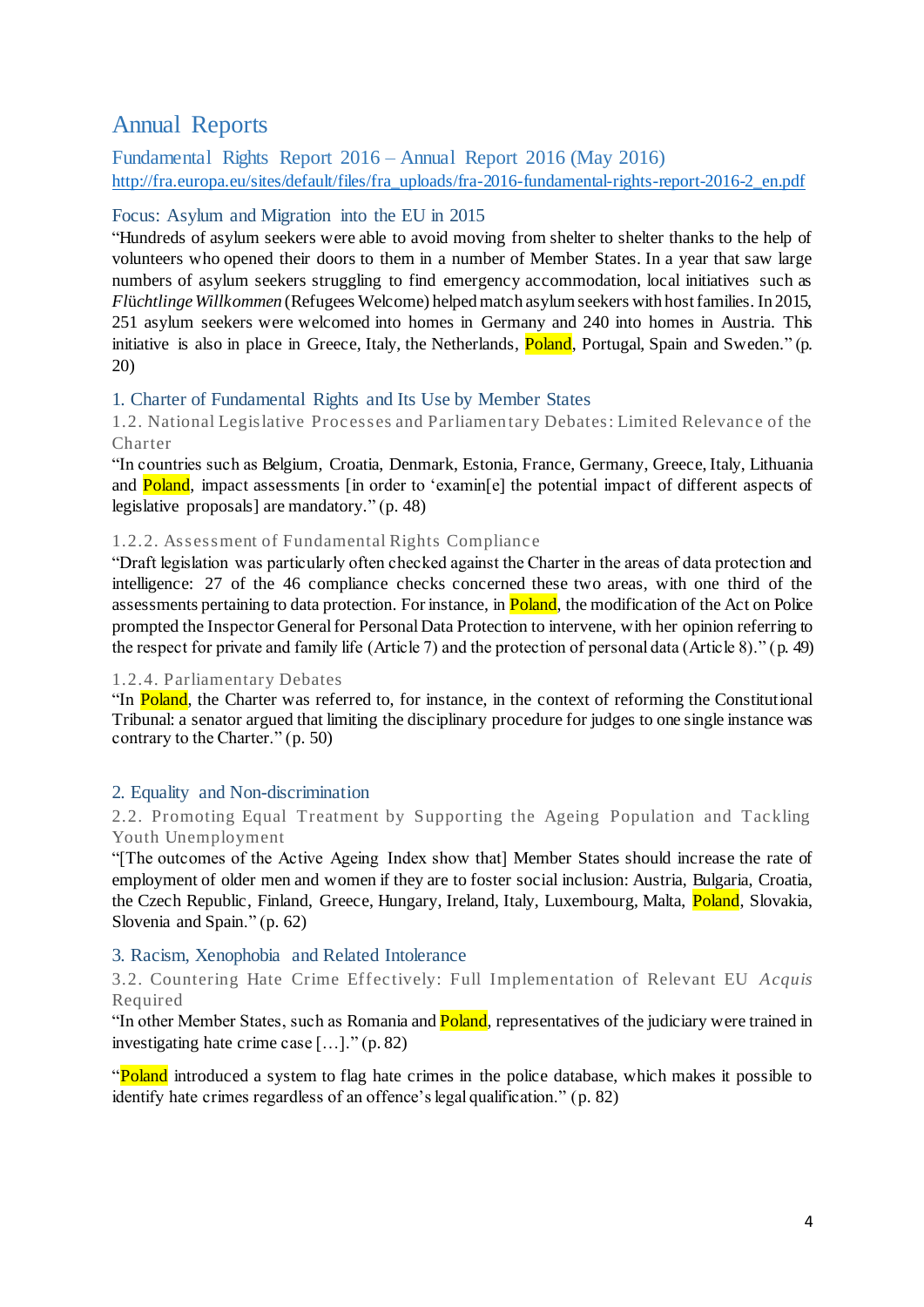#### 4. Roma Integration

4.2. Going Loc al- Implementing National Roma Integration Strategies on the Ground "The Commission's 2015 report on the implementation of the EU Framework for NRISs recognised the key competences of local-level actors to address challenges – for example, in housing and education – but noted that "the involvement of local authorities in implementation varies widely. The report also noted progress in drawing up, revising and planning local level action plans in Member States, such as Bulgaria, the Czech Republic, Greece, Hungary, Ireland, Italy, Poland, Romania, Slovenia, Spain and Sweden." (p. 102)

## 5. Information Society, Privacy and Data Protection

5.1.3. EU Member States revisit their intelligence laws

"Several other Member States – such as Austria, the Czech Republic, the Netherlands, Poland, and Portugal – began the process of reforming their intelligence laws." (p. 120)

#### 5.2.1. Co-Legislators Reac h Agreement on Reforming the EU Data Protec tion Pac kage

"In Poland, the Inspector General for the Protection of Personal Data and the Chief of Police signed a cooperation agreement, agreeing to cooperate in the area of data protection and committing to helping each other in performing tasks set out in law. The cooperation covers research, educational, promotional and publishing activities. The partnership aims to exchange experiences and increase police officers' professional qualification in the area of data protection." (p. 123)

#### 5.2.3. Data Retention Regime Remains in Flux

"In Poland, where the Constitutional Tribunal declared the respective national regulation partially null and void in 2014, the Senate followed up by submitting a new draft act in 2015. NGOs and the Parliamentary Bureau of Analysis responded critically, noting that the revised law does not offer independent control mechanisms or limit data collection to the most serious crimes, and provides for an imprecise and discretionary period of retention." (p. 125)

## 6. Rights of the Child

6.3.1. Diverse Efforts Emphasise Rights of Children Accused or Suspected of Crimes

"The ECtHR's ruling in *Grabowski v. Poland* (No. 57722/12 from 30 June 2015.) also scrutinised the detention of juveniles. It held that continuing to detain a juvenile in a shelter for juveniles under an order referring his case for examination in correctional proceedings – without a separate judicial decision or review – violated the juvenile's right to liberty and security, guaranteed by Article 5 (paragraphs 1 and 4) of the ECHR. In the court's view, the problems identified in the applicant's case could give rise to other well-founded applications, given that – according to statistics as of  $2012 - 340$  juveniles were apparently similarly placed in shelters. The court therefore called on **Poland** to take legislative measures to stop this practice and to ensure that specific judicial decisions authorise each and every deprivation of a juvenile's liberty." (p. 148)

## 7. Access to Justice, Including the Rights of Victims

7.1. European and international actors continue to push for stronger rule of law and iustice

"In 2015, EU institutions again raised concerns about the situation in Hungary, and for the first time also with regard to  $Poland.'$  (p. 162)

"Regarding **Poland**, the Commission announced plans to review the situation in the country in January 2016, following legislative amendments made in 2015 to the composition and powers of its constitutional court as well as to its media law." (p. 162)

7.2. Progress on EU directives strengthens procedural rights in criminal proceedings "In **Poland**, the Ministry of Justice adopted a regulation on the model letter of rights"  $(p.164)$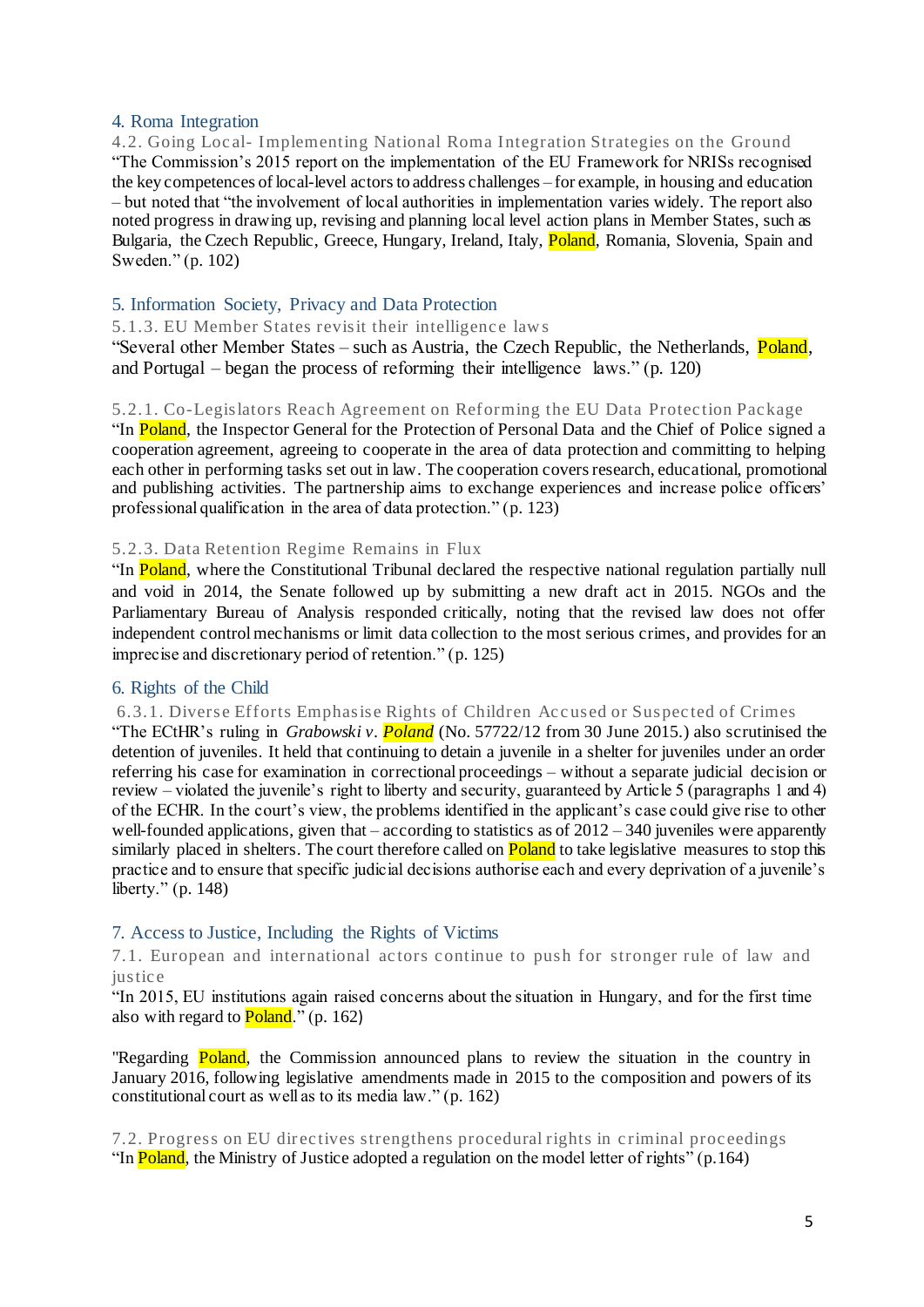## 7.3.1. Transposing the Vic tims' Rights Direc tive: Progress and Challenges

"Five EU Member States registered transposition of the Victims' Rights Directive with the European Commission by 16 November 2015: the Czech Republic, Malta, Portugal, Spain and Sweden. By January 2016, the addition of Estonia, Finland, Germany, Hungary, Italy, Poland and the United Kingdom brought the total to 12." (p. 167)

7.4.2. Member State Effort to Combat Violence against Women: Legislation and Policy "Meanwhile, the influence of the Istanbul Convention grew, with numerous countries adopting measures in line with its goals of preventing violence against women, enhancing victim protection and prosecuting perpetrators. Finland, the Netherlands, **Poland** and Slovenia ratified the convention, bringing the total number of EU Member States that have ratified it to 12. […] The government of Poland changed in October 2015, with the Law and Justice Party (PiS) now leading it. This party opposed ratification of the Istanbul Convention and very actively participated in the ratification debate, so it remains to be seen if this change in government will negatively affect the convention's implementation in Poland." (p. 172)

7.4.3. Countering violenc e against w omen w ith targeted projec ts and studies

"In 2015, a foundation and two associations – the STER Foundation, in cooperation with the WAGA Association and the VICTORIA Association for Women – began a project in **Poland** to improve society's knowledge and awareness of rape." (p. 174)

8. Developments in the Implementation of the Convention on the Rights of Persons with Disability (CRPD)

8.2. The CRPD and the EU Member States: a Driver of Change

"Meanwhile, Bulgaria, the Czech Republic, Poland, Romania, and the EU have still not ratified the Optional Protocol to the CRPD, which allows for individuals to bring complaints to the CRPD Committee." (p. 189)

Fundamental Rights: Challenges and Achievements in 2014 – Annual Report 2014 (June 2015)

http://fra.europa.eu/en/publication/2015/fundamental-rights-challenges-and-achievements-2014

## 1. Equality and Non-discrimination

1.2. Using the Targeted Investment of EU Funds to Foster Soc ial Inc lusion

"Member States also took steps to begin training staff involved in the management and control of ESIF on EU anti-discrimination law and policy […]. This happened in Austria, Belgium, Bulgaria, Croatia, Cyprus, the Czech Republic, Denmark, Estonia, Finland, France, Germany, Hungary, Italy, Latvia, Lithuania, Luxembourg, Malta, the Netherlands, Poland, Romania, Slovakia, Slovenia, Spain and Sweden."(p. 31)

"[S]ome Member States have consulted or plan to consult with bodies in charge of protection of rights of persons with disabilities or disabled persons organisations (DPOs). This was the case in Austria, Belgium, Bulgaria, Cyprus, Denmark, Estonia, France, Greece, Hungary, Ireland, Italy, Latvia, Lithuania, Luxembourg, Malta, the Netherlands, Poland, Portugal, Romania, Slovakia, Spain and Sweden." (p. 31)

#### 2. Racism, Xenophobia and Related Intolerance

2.2. Rac ism, Xenophobia and Ethnic Disc rimination Persist in the EU

"In Poland, the Prosecutor General issued guidelines under which prosecutors should aim to establish whether a perpetrator intended to insult the victim on the grounds of his or her affiliation to national, ethnic, racial, religious or non-religious group." (p. 54)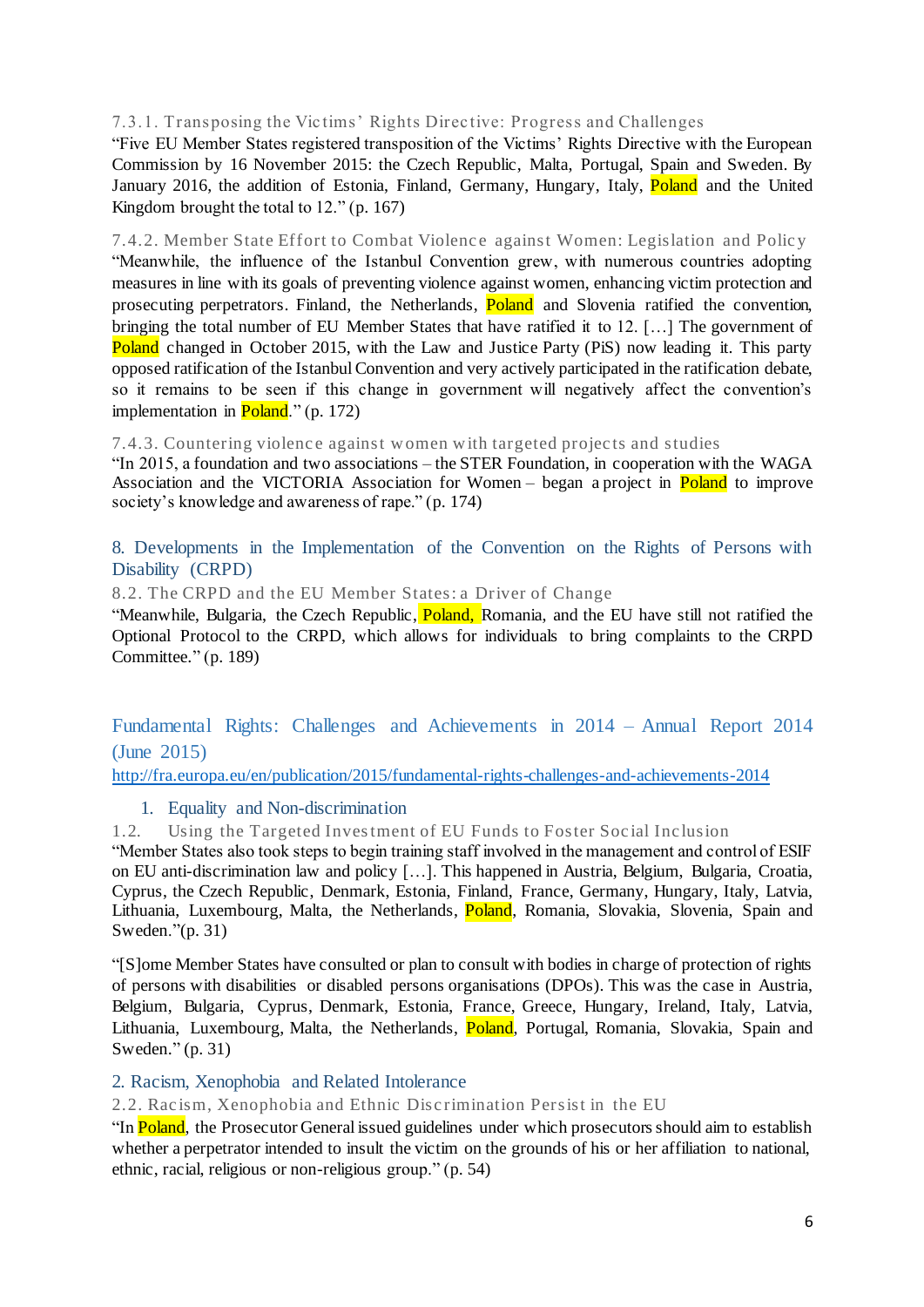#### 2.3. Improving the Rec ording and Enc ouraging the Reporting of Hate Crime

"In Poland, the Ministry of the Interior runs a multilingual nationwide campaign, 'Racism. Say it to fight it', aiming to increase awareness among foreigners and migrants of how and where to report racism and racist incidents." (p. 58)

## 4. Asylum, Borders, Immigration and Integration

#### 4.2. Fundamental Rights Remain Central in Return Policy Discussions

"Forced return monitoring under Article 8(6) of the Return Directive (2008/115/EC) can be taken as an example of how fundamental rights safeguards included in the Return Directive are implemented in practice. Six years after the adoption of the Return Directive and four years after Member States were required to transpose it into national law, […] [t]en Member States (Croatia, Finland, France, Greece, Italy, the Netherlands, Poland, Portugal, Romania and Slovenia), amended their legislation to establish independent monitoring systems in 2014. [...] In Poland, the new Aliens Act entered into force, codifying the existing practice of NGOs monitoring returns. Further agreements on cooperation are planned, to establish a permanent group of monitors."(pp. 89–91)

#### 4.6. EU Member State Measures Promoting Inc lusive Soc ieties

"… in the last year, 12 Member States (Belgium, Bulgaria, Cyprus, Estonia, Finland, France, Lithuania, Poland, Portugal, Romania, Sweden and the United Kingdom) have not implemented any concrete measure for migrant integration and inclusion targeting the general population." (p. 96)

## 4.7. Transforming Education, Reflecting Diversity in Society

"FRA has looked into the way Member States respond to this challenge. […] In primary or secondary education, most EU Member States do teach about different cultures in society. It is part of the curriculum in both primary and secondary education in the Czech Republic, Denmark, Germany, Latvia, the Netherlands and **Poland**." (pp. 97–98)

## 5. Information Society, Privacy and Data Protection

#### 5.1. Mass Surveillance Continues to Spark Global Concern

"Investigatory powers, especially the powers to request and/or access data relating to the dataprocessing activities and premises relevant for the data-processing activities, are also limited (France, Germany, Ireland and **Poland**). Some DPAs [Data Protection Agencies] are not endowed with the power to handle complaints by individuals and issue binding decisions (Belgium, Poland)." (p. 112)

## 7. Access to Justice, Including Rights of Crime Victims

## 7.2. EU and Member States progress on the Roadmap on Proc edural Rights in Criminal Proc eedings

"The EU Member States that proposed or adopted new legislation or amended existing laws with a view to transposing the Directive on the right to information [...]. The implementing law in **Poland** was supplemented with a series of information templates on the rights of suspected and accused persons, adopted by the Minister of Justice in 2014." (p. 148)

## Fundamental Rights: Challenges and Achievements in 2013 – Annual Report 2013 (June 2014)

http://fra.europa.eu/en/publication/2014/fundamental-rights-challenges-and-achievements-2013 annual-report-2013

## 4. The Rights of the Child and the Protection of Children

4.1. Europe Takes Steps to Improve Access to Child-Friendly Justice

"The Criminal Code and the Code of Criminal Procedure in Poland have been reviewed. Now a hearing with a child may take place in a specially adapted room either on or outside the premises of the court.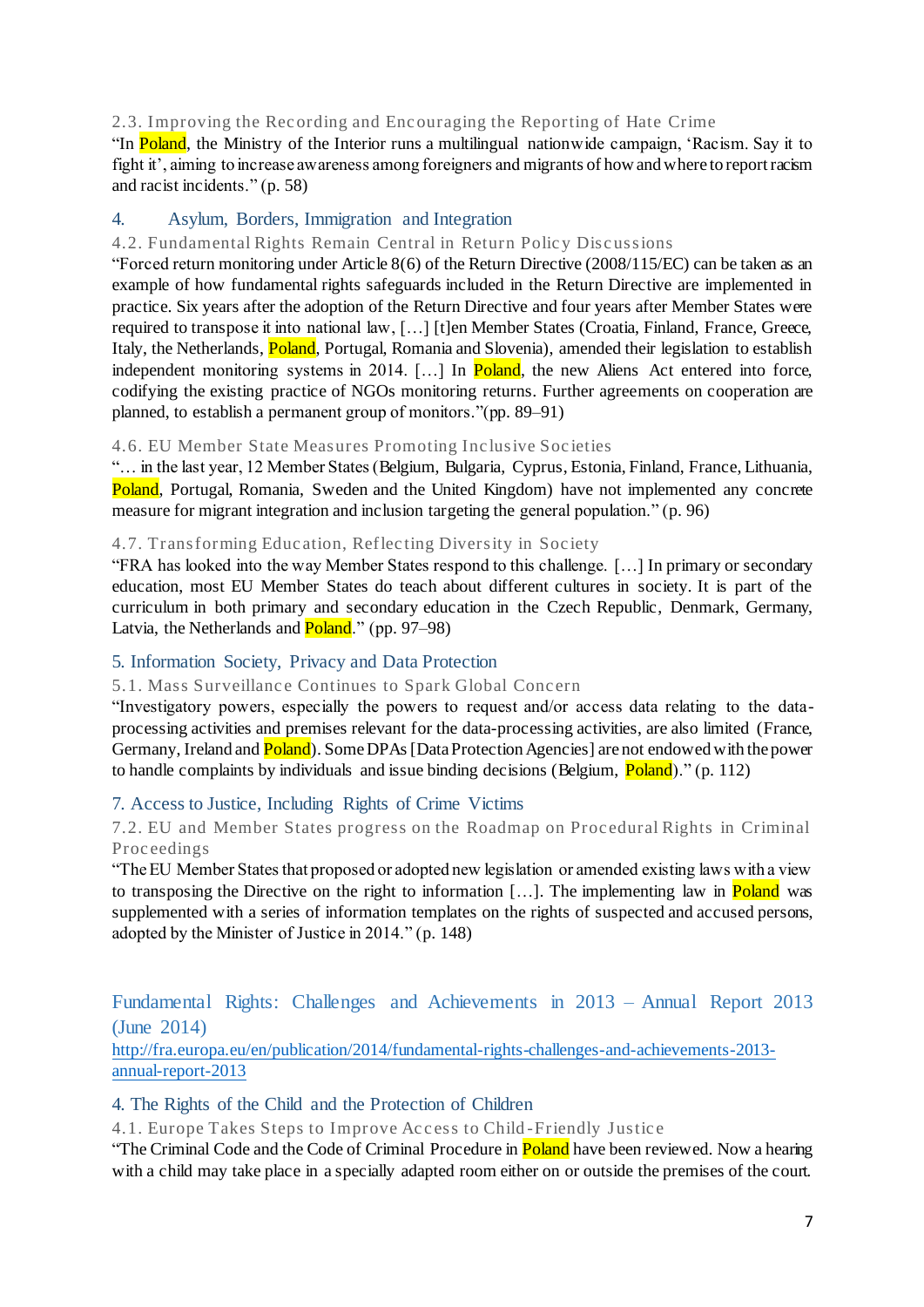Additionally, such hearings will have to be recorded. A hearing with a victim will be allowed only if the testimony is relevant to the proceedings; the hearing shall be conducted only once, unless there is evidence of relevant circumstances that need to be explained in a second hearing, or it is requested by the accused if he or she had no counsel at the time of the first interview with the victim. This protection covers children who, at the time of a hearing, are under 15 years of age. Children aged over 15 years are obligatorily heard in the conditions mentioned above only if there is a reasonable risk that hearing them in other conditions could have a negative impact on their mental state. Additionally, the application of these procedures has been extended to witnesses." (p. 105)

"In Poland, the amendment to the Act on juvenile justice introduces a maximum time for which a child may be detained in a juvenile police shelter following a decision to place him or her in a shelter or with a foster family. The act also clarifies and enumerates the rights of children detained in juvenile police shelters and rules on the obligation to inform a minor about his or her procedural rights." (p. 105-106)

## 6. Racism, Xenophobia and Related Intolerance

6.4. Responses to Manifestations of Racism, Xenophobia and Related Intolerance

"The Council for the Prevention of Racial Discrimination, Xenophobia and Related Intolerance was established in Poland in February. It is responsible for monitoring and analysing the occurrence of racist and xenophobic incidents and promoting activities to counter racial discrimination, xenophobia and related intolerance." (p. 158)

#### 7. Roma Integration

7.2. Member States begin Implementation of National Roma Integration

"Poland provides Roma assistants and tutors to help Roma children, and there are assistants for the entire Roma community. Teachers and students attend courses on Roma culture, and teachers learn how to prevent discrimination." (p. 174)

## 8. Access to Justice and Judicial Cooperation

8.2. Member States Reform Court Procedures to Facilitate Access to Justice

"In 2013, as in 2012, Bulgaria, Greece, Italy, Poland and Romania had the largest numbers of pending leading cases, or non-repetitive cases that relate to general or structural problems that only legislation can address." (p. 197)

## 9. Rights of Crime Victims

#### 9.1. EU Member States Take Steps to Enhance Victims' Rights

"Poland amended its Criminal Code of Procedure to bring it in line with the Victims' Directive. Crucially, the new law introduces the formal obligation to inform victims about their specific rights in preparatory proceedings. The amendment also gives victims and suspects equal rights to access case files in pre-trial proceedings. Victims must be informed about this right at the beginning of the investigation. The new law also introduces the right to interpretation for non-Polish-speaking victims." (p. 212)

# Thematic Areas

Access to Justice

Freedom to Conduct A Business: Exploring the Dimensions of a Fundamental Right (August 2015)

http://fra.europa.eu/en/publication/2015/freedom-conduct-business-exploring-dimensionsfundamental-right

2.3.3. Sc ope of the Freedom to Conduc t a Business: Public Interest Case Law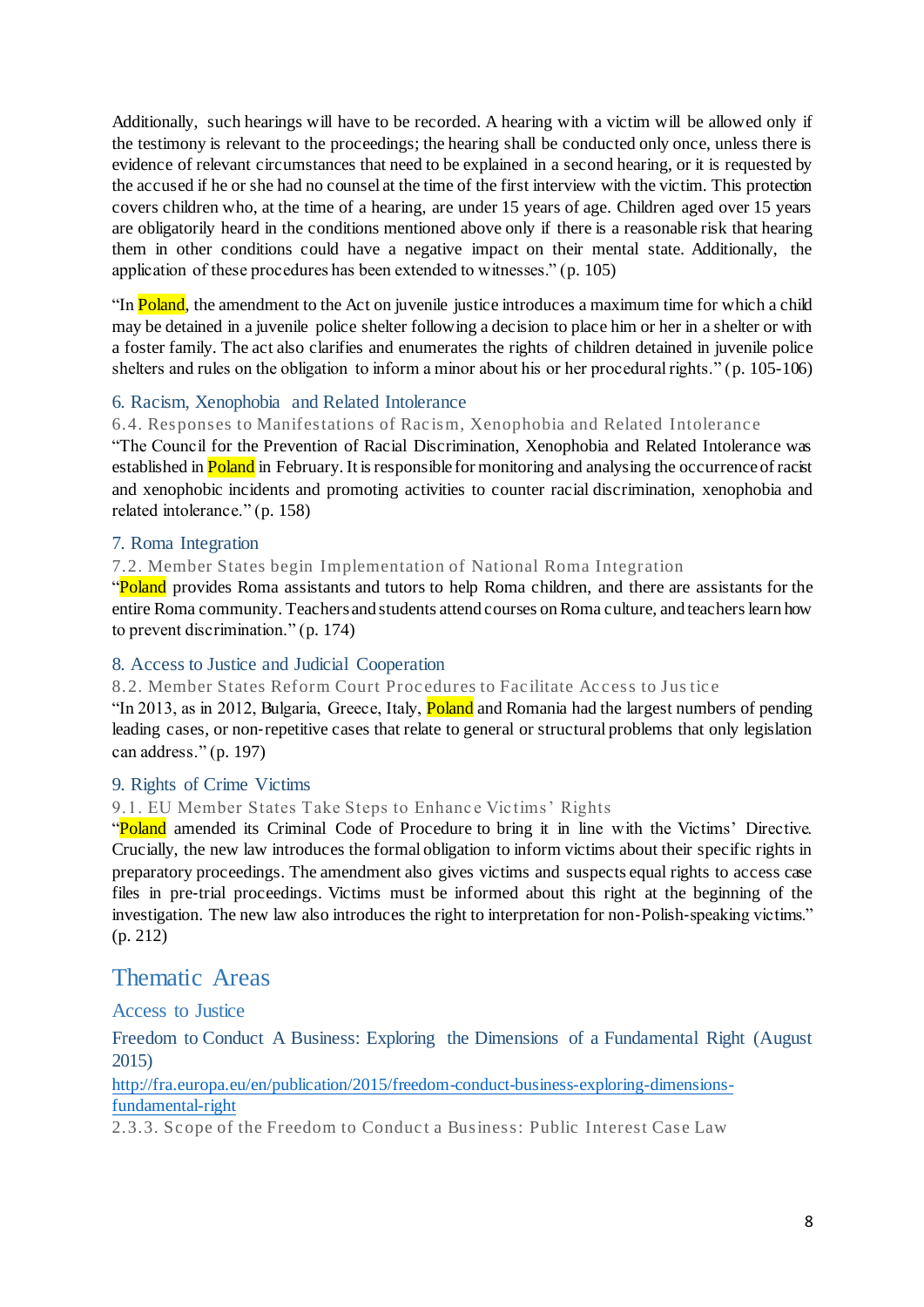"In Poland, limitations upon economic freedom may be imposed only by means of statute and only for important public reasons. However, this is a lower threshold than the one required for limiting other constitutional freedoms and rights." (p. 30)

## 3. Exercising the Freedom to Conduct a Business in Practice: Selected Obstacles and Promising Prac tic es

"The general quality of laws and their alleged rigidity, particularly in the field of employment legislation, was referred to as an obstacle in **Poland** and the United Kingdom, as well as in Ireland, where the system of corporate law is often criticized for being too complex and outdated." (p. 37)

#### 3.2. Freedom to Conduct a Business and Access to Justice

"E tools have been introduced in some countries, including Estonia, Poland and Slovakia, to make court proceedings less bureaucratic and lengthy. The initiation of civil, administrative and criminal judicial proceedings online can indeed represent a secure, fast and convenient way to claim rights related to the freedom to conduct a business." (p. 48)

"A specific concern regarding the competence and sufficient expertise of appointed experts at courts was highlighted in **Poland**. The **Polish** courts often rely on the assessment of the appointed court experts, especially when the case requires highly specialist knowledge in the area of economics. Opinions of incompetent court experts who lack knowledge in the field of economics have a negative impact on entrepreneurs seeking justice." (p. 50)

## Severe Labour Exploitation: Workers Moving Within or Into the European Union (June 2015) http://fra.europa.eu/en/publication/2015/severe-labour-exploitation-workers-moving-within-oreuropean-union

4.1. Mandate to Monitor the Exploitation of Workers

"As experts interviewed in Germany, Greece, **Poland**, Slovakia, Spain and the United Kingdom highlighted, the resources available for monitoring and inspection services are limited, with significant understaffing resulting in few inspections." (p.65)

"With regard to the agricultural sector in **Poland**, no authority is permitted to monitor the working conditions on private farms."(p. 67)

## 5.2. Who is a Vic tim?

"In Germany, the Netherlands, Poland and the United Kingdom, support services providing accommodation or medical care are accessible only after victims are officially recognised as such by the police or public prosecutors." (p. 77)

## 5.5. Compensation and Back-Payments

"In a significant number of EU Member States – including Austria, Belgium, Bulgaria, Finland, France, Germany, Greece, Hungary and **Poland** – evidence supports the view that, for victims of labour exploitation, the conditions for accessing rights and justice are, at best, precarious." (p. 84)

Victims of Crime in the EU: The Extent and Nature of Support for Victims (January 2015) http://fra.europa.eu/en/publication/2014/victims-crime-eu-extent-and-nature-support-victims

## 3.1. Public or Private Provision of Vic tim Support

"In addition to other funding sources, several EU Member States generate money for victim support services through a 'Victims of Crime fund' or the like, whereby persons convicted of an offence pay a fine to help the funding of services for victims of crime; for example, in Belgium, Denmark, Lithuania, Poland, Portugal, Sweden and the United Kingdom." (p. 62)

5.1. Quality Standards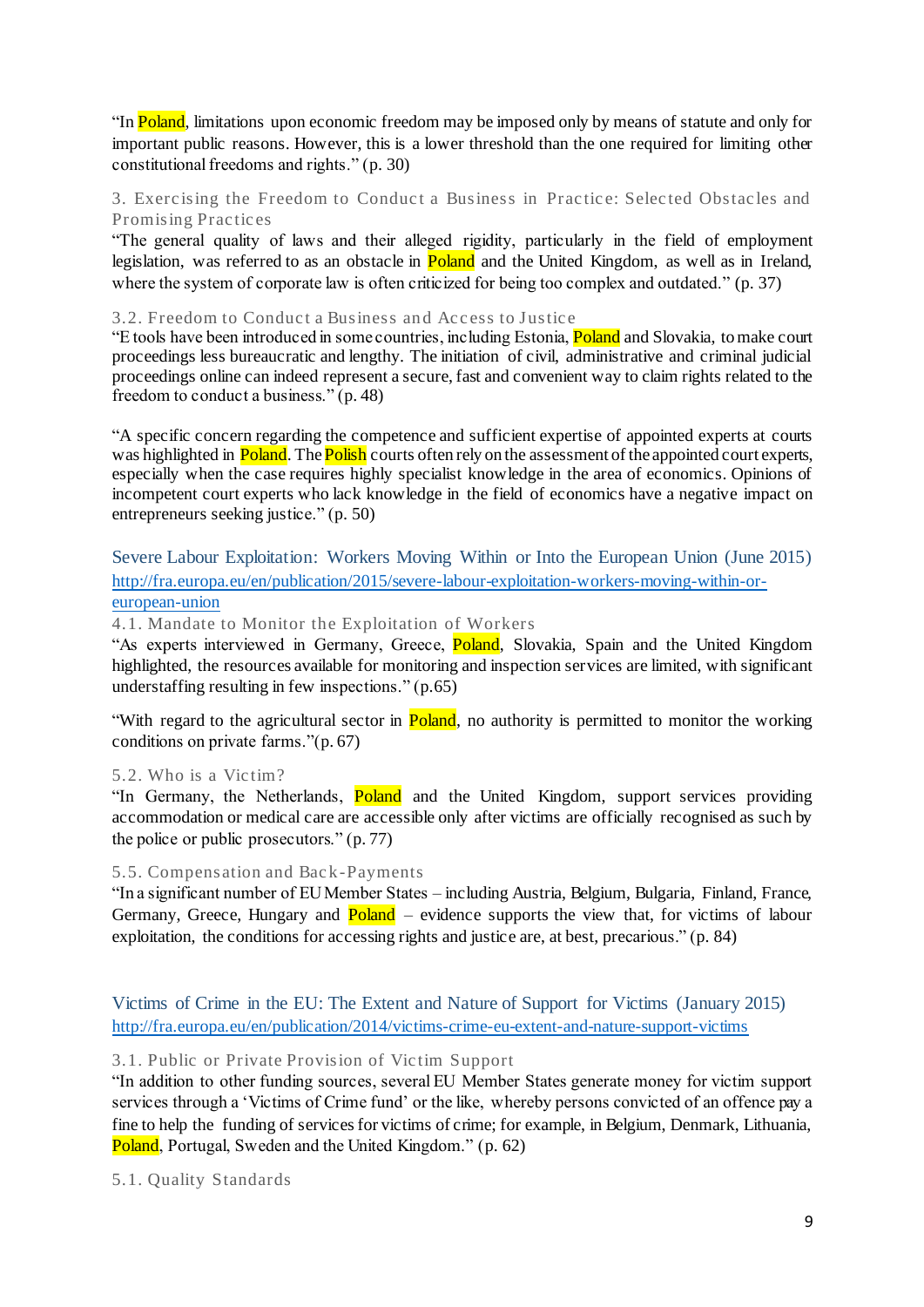"In Poland, the Ministry of Justice adopted uniform standards of work for victim support services, specifying, for instance, requirements of confidentiality and victims' consent." (p. 92)

## Gender Equality

Violence against Women: An EU-Wide Survey. Main Results Report (March 2014) http://fra.europa.eu/sites/default/files/fra-2014-vaw-survey-main-results-apr14\_en.pdf 2. Prevalence of Physical and Sexual Violence

"Recognising that intimate partner violence is often repetitive in nature, legislation in several EU Member States – including Austria, the Czech Republic, France, Hungary, Italy, Poland, Portugal, Slovakia, Slovenia and Sweden – reflects this by providing criminal law definitions that allow criminal proceedings to address the wider pattern of relational violence." (p. 53)

Table 1: Women who have experienced physical and/or sexual violence by a current or previous partner, or by any other person since the age of 15, by EU Member State (%)\*\*\*

| <b>EU Member State</b> | Any partner<br>(current and/or previous) <sup>b</sup> | Non-partner <sup>c</sup> | Any partner<br>and/or non-partner® |
|------------------------|-------------------------------------------------------|--------------------------|------------------------------------|
| AT                     | 13                                                    | 12                       | 20                                 |
| <b>BE</b>              | 24                                                    | 25                       | 36                                 |
| <b>BG</b>              | 23                                                    | 14                       | 28                                 |
| <b>CY</b>              | 15                                                    | 12                       | 22                                 |
| $\alpha$               | 21                                                    | 21                       | 32                                 |
| <b>DE</b>              | 22                                                    | 24                       | 35                                 |
| <b>DK</b>              | 32                                                    | 40                       | 52                                 |
| EE                     | 20                                                    | 22                       | 33                                 |
| EL                     | 19                                                    | 10                       | 25                                 |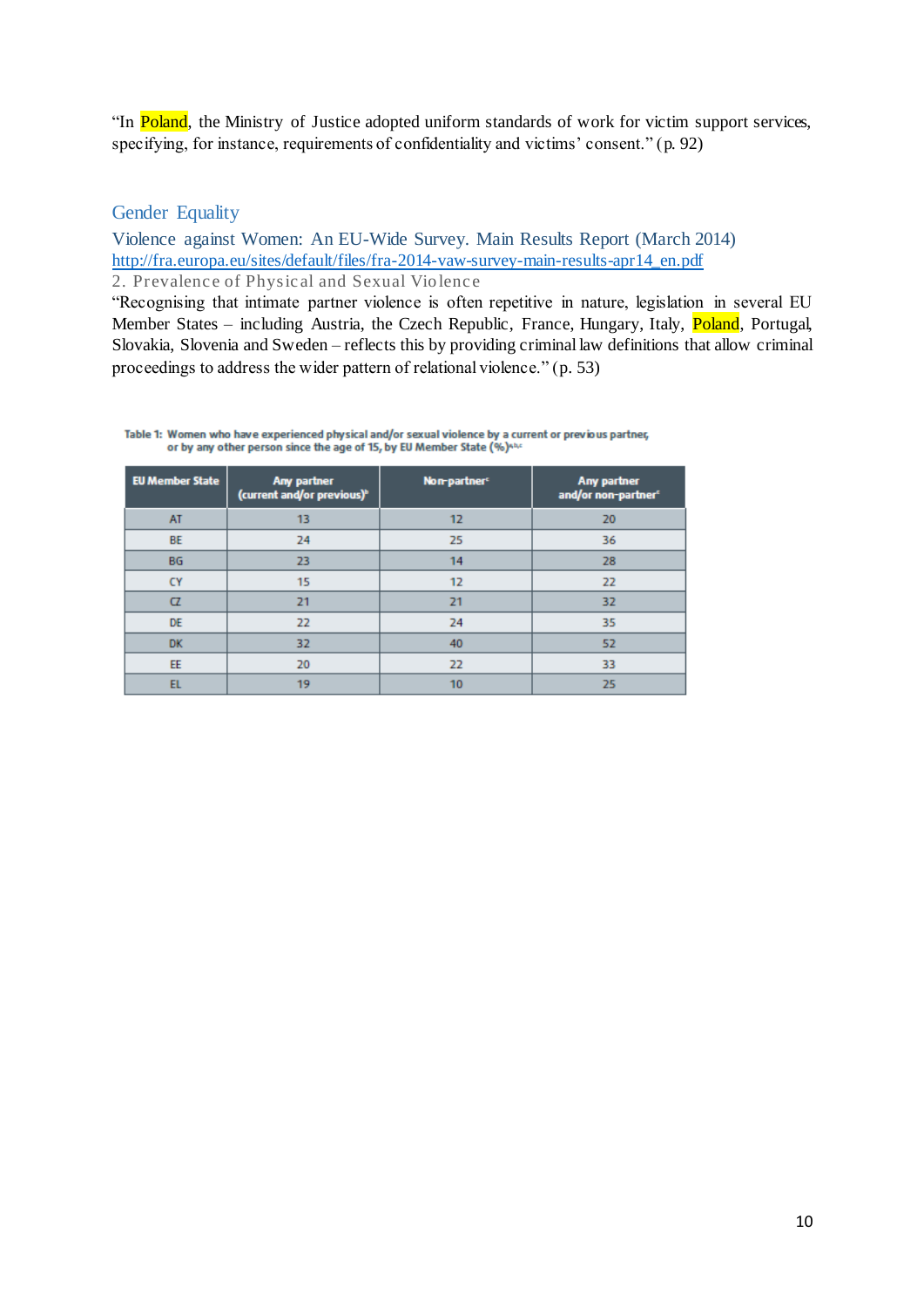| ES               | 13 | 16 | 22   |
|------------------|----|----|------|
| F1               | 30 | 33 | 47   |
| ${\sf FR}$       | 26 | 33 | 44   |
| <b>HR</b>        | 13 | 13 | 21   |
| HU               | 21 | 14 | 28   |
| IE               | 15 | 19 | 26   |
| $\rm II$         | 19 | 17 | $27$ |
| LT               | 24 | 16 | 31   |
| LU               | 22 | 25 | 38   |
| ${\sf L}{\sf V}$ | 32 | 17 | 39   |
| MT               | 15 | 15 | 22   |
| <b>NL</b>        | 25 | 35 | 45   |
| PL               | 13 | 11 | 19   |
| PT.              | 19 | 10 | 24   |
| <b>RO</b>        | 24 | 14 | 30   |
| SE               | 28 | 34 | 46   |
| SI               | 13 | 15 | 22   |
| <b>SK</b>        | 23 | 22 | 34   |
| UK               | 29 | 30 | 44   |
| <b>EU-28</b>     | 22 | 22 | 33   |

Notes: a The results in the first two columns of the Table do not sum up to the results in the third column due to the different computational base of the results (results on partner violence are based on respondents who have or have had a partner, as opposed to all women)<br>and the fact that some respondents have experienced violence by both their partners and non

b Out of all women who were either married, Iving together with someone without being married, or involved in a relationship

(without living together) at the time of the interview, or at any time in the past  $(n = 40, 192)$ .<br>Out of all respondents (N = 42,002).

Source: FRA gender-based violence against women survey data set, 2012

Violence against women: an EU-wide survey – Results at a Glance (2014), p. 19

## Hate Crime

Ensuring Justice for Hate Crime Victims: Professional Perspectives http://fra.europa.eu/en/publication/2016/ensuring-justice-hate-crime-victims-professional-perspectives 1.2. Public Disc ourse

"Professionals interviewed in **Poland** stated that there is a certain level of social acceptance of homophobic messages in the public sphere." (p. 20)

"Interviewees in Poland observed an increase of hate speech directed against Roma communities, including in the media, press and internet." (p. 21)

#### 1.4. Weaknesses of Conc eptual Framew orks

"[I]n 2013, the Prosecutor General of **Poland** instructed appellate prosecutors to choose, within the jurisdiction of each regional prosecution, one or two district prosecution bureaus that will be responsible for conducting preparatory proceedings in cases of hate crime. Within these bureaus, two prosecutors should be appointed to conduct criminal proceedings in hate crime cases. As part of this initiative, the General Prosecutor's Office organised training for prosecutors on violations of the rights of individuals based on their national and ethnic origins or religious belief, promoting fascism and other totalitarian systems and hate speech. The practice allows for the creation of a group of trained prosecutors who will be able to specialise in, and devote their time to, hate crime."

3.1. Support Available to Hate Crime Vic tims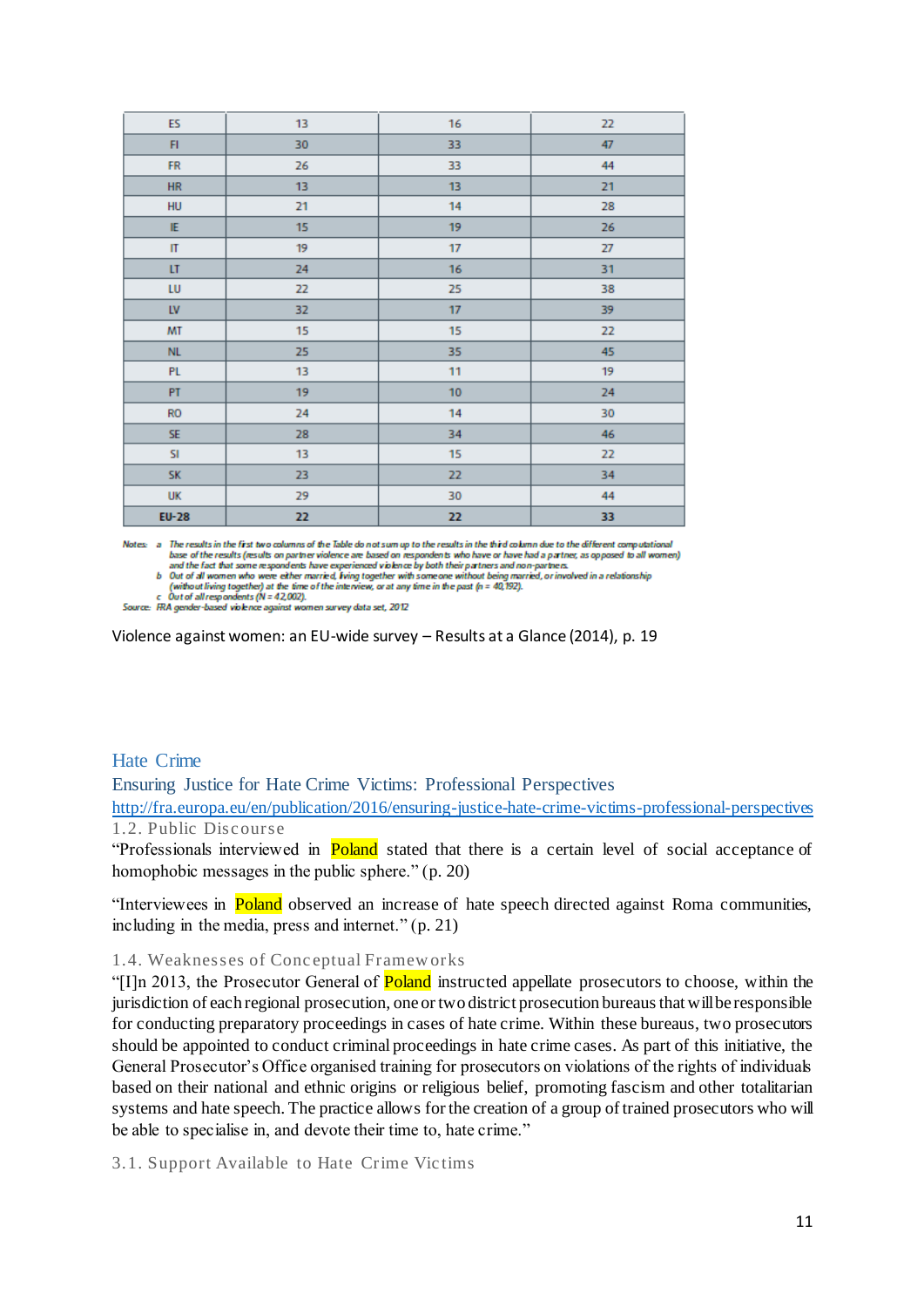"A striking general finding with regard to interviewees' responses is a lack of awareness or agreement between experts on the actual availability of such services (e.g. in Ireland, Luxembourg and Portugal). For example, in **Poland**, all respondents from victim support services stated that psychological assistance to hate crime victims is not provided by the police, but by NGOs, while three out of four interviewees from the police said that psychological assistance is available to victims and is provided by the police." (p. 38)

#### 4.4. Skills Training

"Consequently, professionals in several Member States – including Malta, the Netherlands, Poland, Slovakia, and Sweden – emphasised the need for more training to equip officers with the skills needed to properly deal with hate crime." (p. 49)

#### Information Society, Privacy and Data Protection

Surveillance by Intelligence Services: Fundamental Rights Safeguards and Remedies in The EU (November 2015)

http://fra.europa.eu/en/publication/2015/surveillance-intelligence-services

2.3.2. Data Protec tion Authorities (DPAs)

"In nine Member States (Belgium, Cyprus, France, Germany, Greece, Ireland, Italy, Poland, Lithuania), DPAs have limited powers over intelligence services [updated in forthcoming publication as ten Member States as recently the United Kingdom has also granted DPAs limited powers over its intelligence services]. While these DPAs have the power to issue non-binding recommendations on general matters related to national intelligence services' surveillance, limitations vary considerably by Member State." (p. 47)

"Some DPAs lack the power to handle complaints of individuals related to data processing activities by intelligence services, or to issue binding decisions (Belgium, Poland)." (p. 48)

#### 3.1. A Precondition: Obligation to Inform and the Right to Access

"The obligation to information and the right to access are not provided for in eight Member States (the Czech Republic, Ireland, Latvia, Lithuania, Poland, Slovakia, Spain and the United Kingdom)." (p. 62)

#### LGBTI Rights

Professionally Speaking: Challenges to Achieving Equality for LGBT People (March 2016) http://fra.europa.eu/en/publication/2016/professional-views-lgbt-equality

1.1. Drivers Protec ting and Promoting the Fundamental Rights of LGBT People

"[I]n some Member States, such as **Poland**, many of the officials interviewed had limited knowledge of LGBT issues. Some of the representatives of **Polish** institutions that deal with equality as part of their mandate had a firm grasp of the issues (including the discrimination LGBT persons face and the issues that are relevant to them, such as partnership rights), whereas those representing education and healthcare had very little knowledge." (p. 22)

"In Poland, for example, a national plan is to cover all discrimination grounds listed in the Act on Implementation of Certain Regulations of the European Union on Equal Treatment, including sexual orientation. It will also refer to gender identity. According to the interviewees from the office responsible for drafting the plan, it will address particular areas of life, including education, employment, violence against vulnerable groups and healthcare. It will define tasks and assign them to individual ministries and state institutions (according to public authority representatives, including a head official and officer, from a **Polish** equality body)." (p. 25)

1.2. Barriers to Making Fundamental Rights a Reality for LGBT People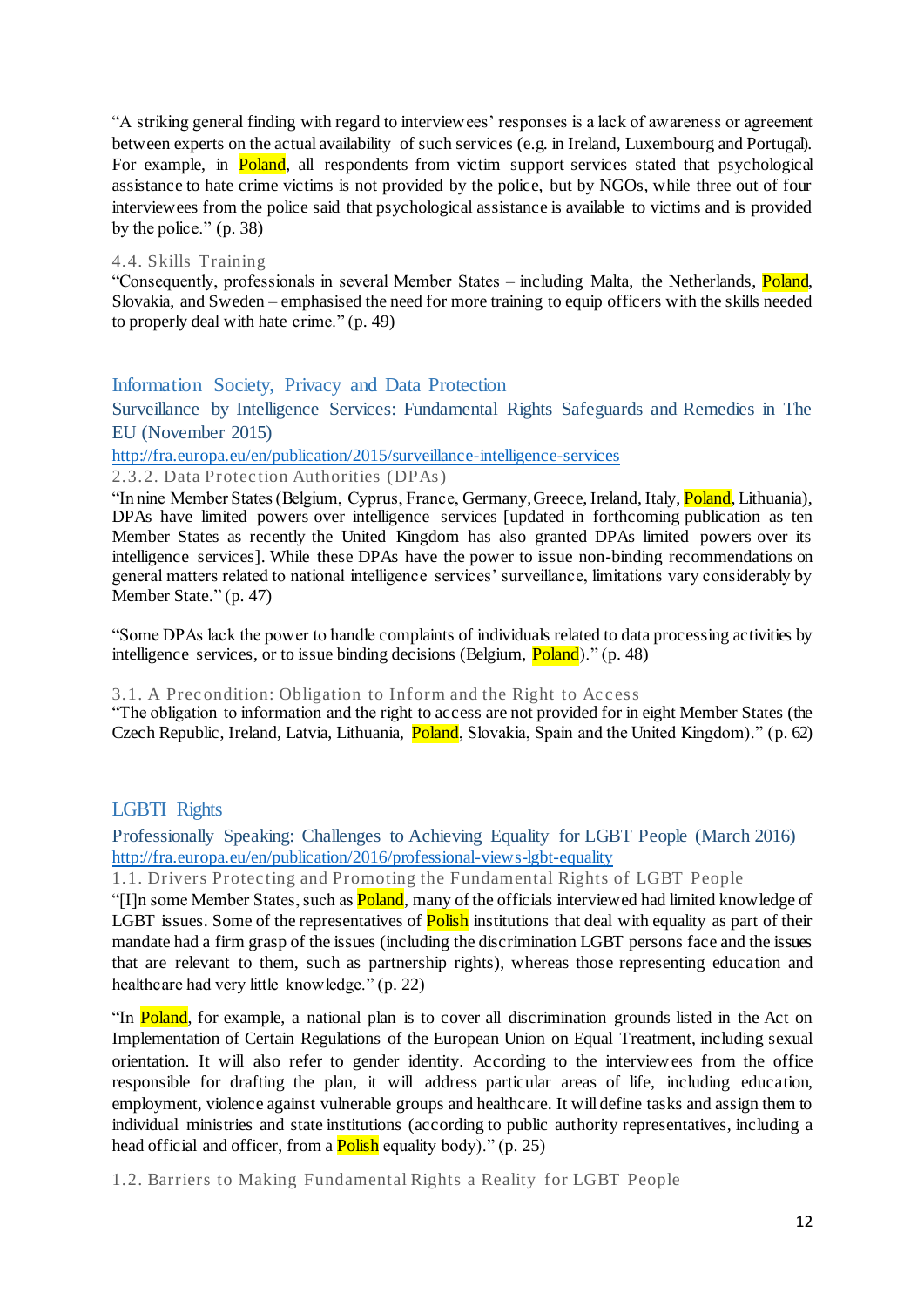"Although the political context varies considerably across the different Member States, respondents in Member States such as Austria, Bulgaria, Finland, Greece, Latvia, Malta, Poland and Romania indicated that some political parties adopt homophobic and/or transphobic positions." (p. 31)

3.1. EU LGBT Survey and Legal Framew ork in the Member States of the Researc h "Six EU Member States studied (Bulgaria, Italy, Latvia, Poland, Romania and Slovakia) do not have any specific legal measures that take into consideration the motivation of homophobic or transphobic hate crimes." (p. 49)

#### 4.1. Healthc are for Lesbian, Gay and Bisexual Persons

"It was reported that, in Poland, LGB identities are either overlooked in medical school or presented as a mental illness or sexual behaviour disorder." (p. 72)

#### 4.2. Healthc are for Trans Persons

"Practitioners reported problems for trans people in **Poland**, where they are unable to access healthcare funds if they have not undergone full genital reassignment surgery, because health insurance is provided on the basis of the assigned gender of the individual." (pp. 80–-81)

Protection against discrimination on grounds of sexual orientation, gender identity and sex characteristics in the EU – Comparative legal analysis – Update 2015 (December 2015) http://fra.europa.eu/en/publication/2015/lgbti-comparative-legal-update-2015

#### 1.1. Access to and Legal Recognition of the Preferred Gender

"In Poland, the draft Gender Accordance Act (*Projekt ustawy z dnia 3 stycznia 2013 o uzgodnieniu płci*) was introduced in parliament in January 2013, aimed at creating a formal procedure for gender recognition in that country. However, after the parliament adopted the legislation, **Poland's** president vetoed it."  $(p. 17)$ 

## 1.3. Legal Rec ognition of a Person's Gender Identity

"In Poland, a trans person who is married must divorce if he or she wishes to undergo gender reassignment, and, if he or she is the sole guardian of children, must wait with the gender reassignment until the children are of age. If there is another parent, the court will transfer custody to that other parent. In its most recent judgment concerning legal gender recognition, the **Polish** Supreme Court confirmed that the gender reassignment of a trans woman could not be legally recognised because the person had accessed sex reassignment without previously informing the authorities that she was married. The court noted that, if her gender were legally recognised, the existence of her marriage would violate Article 18 of the Constitution, according to which "[m]arriage, being a union of a man and a woman, as well as the family, motherhood and parenthood, shall be placed under the protection and care of the Republic of Poland"." (p. 20- Poland, Supreme Court (*Sąd Najwyższy*), I CSK 146/13, 6 December 2013. )

## 2.1. Substantive Issues

"[A]nti-discrimination legislation is currently subject to comprehensive review in Finland and **Poland**. [...]. In **Poland**, the legislation has recently repeatedly been changed, and parliament has been debating a new bill. In December 2010, the **Polish** parliament approved a law on equal treatment, which guarantees protection on sexual orientation grounds only to the extent of the Employment Equality Directive. Then, in 2011, parliament banned the broadcasting of commercials that include content considered discriminatory on the ground of sexual orientation. Finally, in June 2013, parliament started to discuss a bill that extends the prohibition of sexual orientation discrimination to all areas mentioned in the Racial Equality Directive. The bill was approved by the majority of the Lower House of the Parliament (*Sejm*) in its first reading on October 2013 and was referred to the Parliamentary Committee for Justice and Human Rights (*Komisja Sprawiedliwości i Praw Człowieka*) for further legislative work." (p. 26)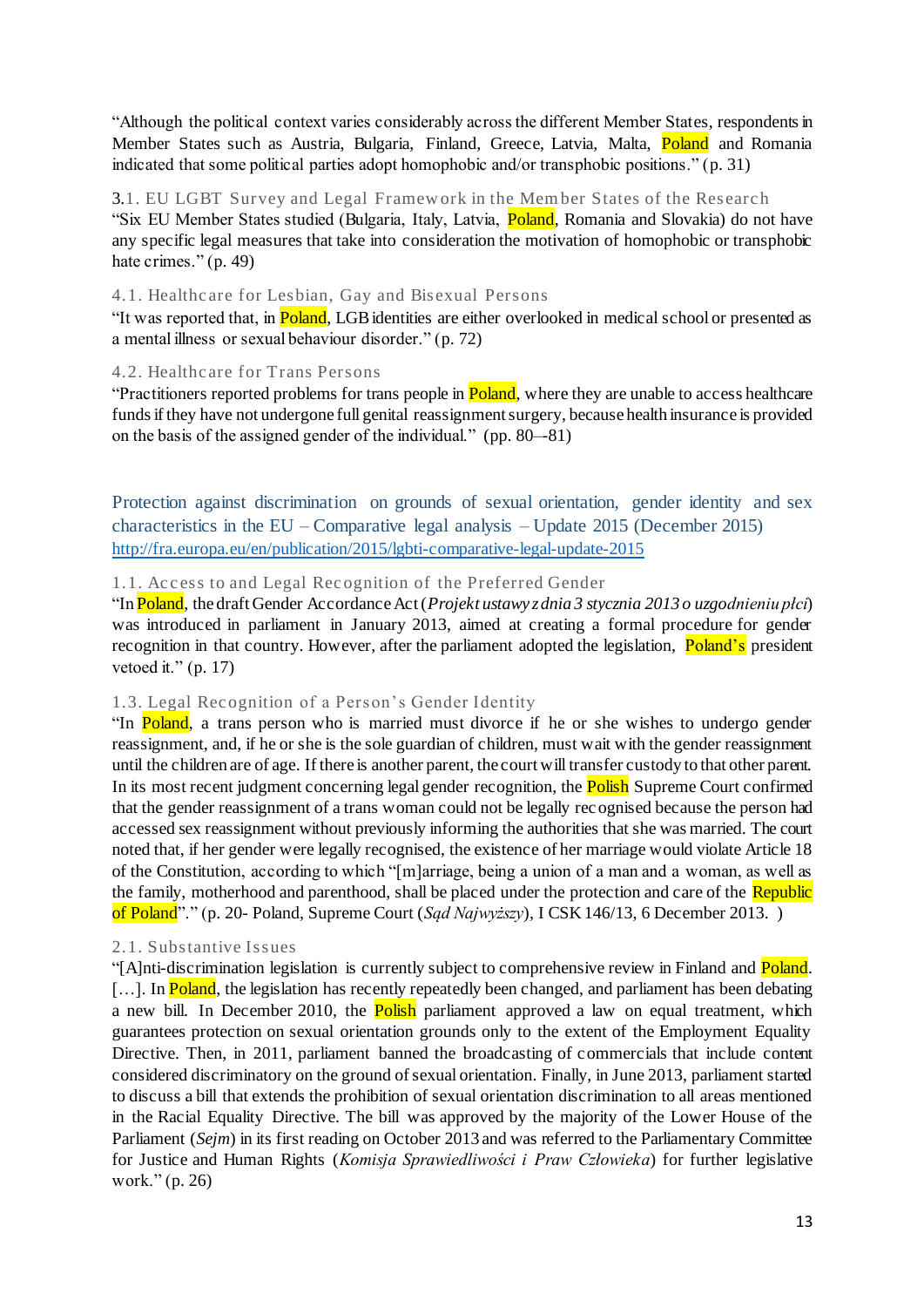## People with Disabilities

Violence against Children with Disabilities: Legislation, Policies and Programmes in the EU (December 2015)

http://fra.europa.eu/en/publication/2015/children-disabilities-violence

2.3. Challenges to Implementing National Law and Polic ies

"The active participation of psychologists in cases involving children with mental disabilities in Poland is an encouraging example." (p. 48)

3.2. Causes of Violence against Children with Disabilities

"A respondent from **Poland** noted the lack of education about different types of disabilities, and argued that communication barriers could be leading factors in hostile behaviour against children with hearing impairments." (p. 62)

Implementing the UN CRPD: An Overview of Legal Reforms in EU Member States (May 2015)

http://fra.europa.eu/en/publication/2015/implementing-un-crpd-overview-legal-reforms-eu-memberstates

2.7. Partic ipation in Political and Public Life

"In Belgium, Poland and Sweden, steps are being taken to increase the accessibility of voting procedures, facilities or materials. The **Polish** act amending the Electoral Code Act, adopted in July 2014, aims to enhance the participation of people with disabilities by making polling stations and voting procedures more accessible. Among other provisions, it requires that half of all polling stations in each municipality are accessible for people with disabilities." (p. 13)

The Right to Political Participation for Persons with Disabilities: Human Rights Indicators (May 2014)

http://fra.europa.eu/en/publication/2014/right-political-participation-persons-disabilities-humanrights-indicators

2.1. The Legal Status of the CRPD in EU Member States

"Of the EU Member States that have ratified the CRPD, Estonia, France and Poland have entered a declaration to Article 12. These declarations provide that they will implement Article 12 in accordance with their respective national legislation, which in each case allows restrictions on the right to vote of persons deprived of legal capacity. The declarations therefore have the effect of limiting the right to political participation of persons who have been deprived of their legal capacity. […] In its declaration, Poland confirms it will continue to restrict the legal capacity of people with disabilities as it views such a restriction as a type of safeguard under Article 12(4)." (pp. 36–37)

2.2. The Legal Status of the Right of Persons w ith Disabilities to Vote in EU Member States

"In Ireland, Luxembourg and **Poland**, however, postal voting is available for persons whose disability or health problem prevents them from getting to a polling station, while proxy voting is a possibility for these individuals in **Poland** and Sweden."  $(p. 43)$ 

"In 15 EU Member States, Croatia, Cyprus, the Czech Republic, Denmark, Finland, Germany, Hungary, Ireland, Poland, Portugal, Slovakia, Slovenia, Sweden and the United Kingdom, assistance in voting is available to persons with physical, visual and intellectual disabilities, subject to the authorisation of the election authorities." (p. 50)